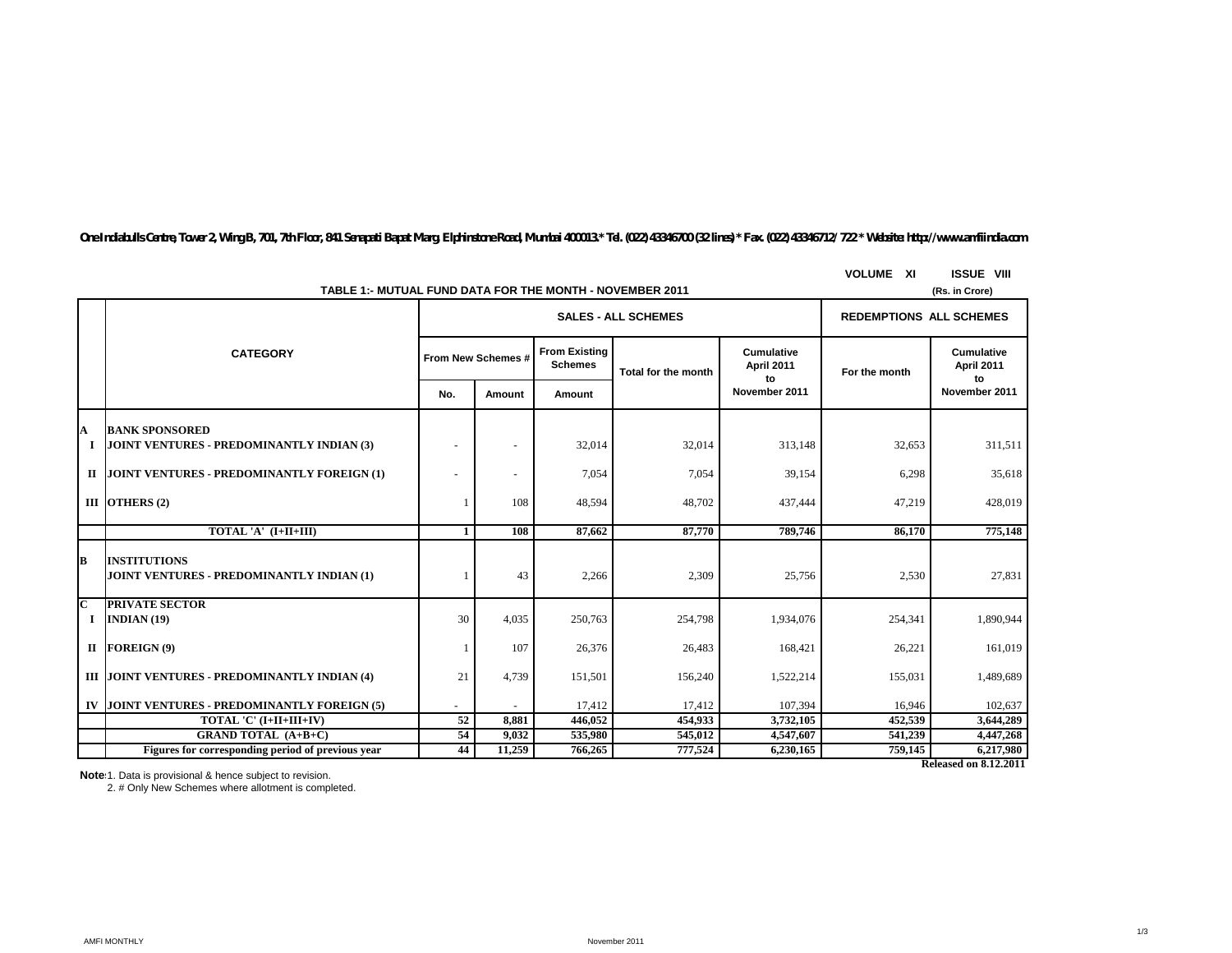## (Rs. in Crore)

### **TABLE 2:- SALES DURING THE MONTH OF NOVEMBER 2011 - TYPE AND CATEGORY WISE 2.1 \*NEW SCHEMES LAUNCHED (ALLOTMENT COMPLETED)**

|                                 | Open End             |        | <b>Close End</b>     |        | <b>Interval Fund</b> |        | <b>TOTAL</b>         |        |
|---------------------------------|----------------------|--------|----------------------|--------|----------------------|--------|----------------------|--------|
|                                 | <b>No.of Schemes</b> | Amount | <b>No.of Schemes</b> | Amount | <b>No.of Schemes</b> | Amount | <b>No.of Schemes</b> | Amount |
| <b>INCOME</b>                   |                      |        | 50                   | 8,912  | <b>.</b>             |        | 51                   | 8,914  |
| <b>IEQUITY</b>                  |                      | 10     |                      |        |                      |        |                      | 10     |
| <b>BALANCED</b>                 |                      |        |                      |        |                      |        |                      |        |
| <b>LIQUID/MONEY MARKET</b>      |                      |        |                      |        |                      |        |                      |        |
| <b>IGILT</b>                    |                      |        |                      |        |                      |        |                      |        |
| <b>ELSS - EQUITY</b>            |                      |        |                      |        |                      |        |                      |        |
| <b>GOLD ETF</b>                 |                      | 108    |                      |        |                      |        |                      | 108    |
| <b>OTHER ETFS</b>               |                      |        |                      |        |                      |        |                      |        |
| <b>IFUND OF FUNDS INVESTING</b> |                      |        |                      |        |                      |        |                      |        |
| <b>OVERSEAS</b>                 |                      |        |                      |        | -                    |        |                      |        |
| <b>TOTAL</b>                    |                      | 120    | 50                   | 8,912  | -                    |        | 54                   | 9,032  |

#### **\*NEW SCHEMES LAUNCHED :**

| <b>OPEN END INCOME:</b>   | Tata Retirement Savings Fund - Conervative Plan                                                                                                                                                                                                                                                                                                                                                                                                                                                                                                                                                                                                                                                                                                                                                                                                                                                                                                                                                                                                                                                                                                                                                                                                                                |
|---------------------------|--------------------------------------------------------------------------------------------------------------------------------------------------------------------------------------------------------------------------------------------------------------------------------------------------------------------------------------------------------------------------------------------------------------------------------------------------------------------------------------------------------------------------------------------------------------------------------------------------------------------------------------------------------------------------------------------------------------------------------------------------------------------------------------------------------------------------------------------------------------------------------------------------------------------------------------------------------------------------------------------------------------------------------------------------------------------------------------------------------------------------------------------------------------------------------------------------------------------------------------------------------------------------------|
| <b>OPEN END EQUITY:</b>   | Tata Retirement Savings Fund - Moderate Plan and Progressive Plan                                                                                                                                                                                                                                                                                                                                                                                                                                                                                                                                                                                                                                                                                                                                                                                                                                                                                                                                                                                                                                                                                                                                                                                                              |
| <b>OPEN END GOLD ETF:</b> | <b>IDBI Gold ETF</b>                                                                                                                                                                                                                                                                                                                                                                                                                                                                                                                                                                                                                                                                                                                                                                                                                                                                                                                                                                                                                                                                                                                                                                                                                                                           |
| <b>ICLOSE END INCOME:</b> | Axis Capital Protection Oriented Fund - Series 1; Birla Sun Life FTP - Series DR, Series DS and Series DT, Short Term FMP - Series 22 and Series 23; DSP<br>BlackRock FTP Series 1 - 24M, DSP BlackRock FMP Series 18 - 12M, Series 19 - 3M, Series 20 - 12M and Series 21 - 3M; DWS FTF Series 92; Fidelity FMP Series<br>VI Plan A; HDFC FMP 92D November 2011 (1) Series XIX and November 2011 (2) Series XIX, 370D November 2011 (1) Series XIX, November 2011 (2) Series XIX and<br>November 2011 (3) Series XIX. 36M October 2011 (1) Series XIX: ICICI Prudential Multiple Yield Fund Plan E. ICICI Prudential FMP Series 57 - 3 Year Plan C. Series<br>60 - 18 Months Plan B and Plan C, 1 Year Plan D; IDFC FMP EMS - 9, QS - 66, YS 53 and YS 54, 2 YS - 1 and 3 YS - 5; Kotak FMP Series 64, Series 65 and Series<br>66; L & T FMP V (November 90D A); LIC Nomura MF FMP Series 47; Reliance Fixed Horizon Fund - XX - Series 33, XXI - Series 1, Series 13, Series 14 and Series<br>25; Religare FMP Series X Plan A (13 Months), Plan B (370 Days), Plan D (18 Months), Plan E (371 Days) and Plan F (371 Days); Sundaram Capital Protection<br>Oriented Fund - 2 Years (Series 4) and 5 Years (Series 3), Sundaram FTP - BP and CA; Tata FMP Series 37 Scheme C. |

### **2.2 EXISTING SCHEMES**

|                                 |                      | Open End |                      | <b>Close End</b>         |                      | <b>Interval Fund</b> |                      | <b>TOTAL</b>    |  |
|---------------------------------|----------------------|----------|----------------------|--------------------------|----------------------|----------------------|----------------------|-----------------|--|
|                                 | <b>No.of Schemes</b> | Amount   | <b>No.of Schemes</b> | Amount                   | <b>No.of Schemes</b> | Amount               | <b>No.of Schemes</b> | Amount          |  |
| <b>INCOME</b>                   | 218                  | 38.107   | 358                  | 2,055                    | 33                   | 666,                 | 609                  | 41,828          |  |
| <b>IEQUITY</b>                  | 299                  | 3.173    |                      |                          | -                    |                      | <b>3051</b>          | 3,173           |  |
| <b>BALANCED</b>                 | 30                   | 293      |                      | -                        |                      |                      | 31                   | 293             |  |
| <b>LIQUID/MONEY MARKET</b>      | 55                   | 489,990  |                      |                          |                      |                      | 55                   | 489,990         |  |
| <b>GILT</b>                     | 38                   | 133      |                      |                          |                      |                      | 38                   | 133             |  |
| <b>IELSS - EQUITY</b>           | 35                   | 162      | 12                   | -                        |                      |                      | 47                   | 162             |  |
| <b>GOLD ETF</b>                 |                      | 244      |                      | $\sim$                   |                      |                      |                      | 244             |  |
| <b>OTHER ETFS</b>               | 21                   | 127      |                      |                          |                      |                      | 21                   | 127             |  |
| <b>IFUND OF FUNDS INVESTING</b> | 19                   | 30       |                      |                          | -                    |                      | 19                   | 30 <sub>1</sub> |  |
| <b>OVERSEAS</b>                 |                      |          |                      | $\overline{\phantom{0}}$ |                      |                      |                      |                 |  |
| <b>ITOTAL</b>                   | 7261                 | 532,259  | 377                  | 2,055                    | 33                   | 1,666                | 1136I                | 535,980         |  |

Notes:The change in number of existing schemes is because of the maturity and reclassification of some of the existing schemes.

^ Amount mobilised by new plans launched under existing scheme.

## **2.3 TOTAL OF ALL SCHEMES**

|                                                    | Open End             |         | <b>Close End</b>     |        | <b>Interval Fund</b> |        | <b>TOTAL</b>         |                  |
|----------------------------------------------------|----------------------|---------|----------------------|--------|----------------------|--------|----------------------|------------------|
|                                                    | <b>No.of Schemes</b> | Amount  | <b>No.of Schemes</b> | Amount | <b>No.of Schemes</b> | Amount | <b>No.of Schemes</b> | Amount           |
| <b>INCOME</b>                                      | 219                  | 38.109  | 408                  | 10,967 | 33                   | 866.1  | 660                  | 50,742           |
| <b>IEQUITY</b>                                     | 301                  | 3,183   |                      |        |                      |        | 307                  | 3,183            |
| <b>BALANCED</b>                                    | 30                   | 293     |                      |        |                      |        | 31                   | 293              |
| <b>LIQUID/MONEY MARKET</b>                         | 55                   | 489,990 |                      |        |                      |        | 55                   | 489,990          |
| <b>GILT</b>                                        | 38                   | 133     |                      |        |                      |        | 38                   | 133              |
| <b>IELSS - EQUITY</b>                              | 35                   | 162     | 12                   |        |                      |        | 47                   | 162              |
| <b>GOLD ETF</b>                                    |                      | 352     |                      |        |                      |        |                      | 352              |
| <b>OTHER ETFS</b>                                  | 24                   | 127     |                      |        |                      |        | 21                   | 127 <sub>1</sub> |
| <b>IFUND OF FUNDS INVESTING</b><br><b>OVERSEAS</b> | 19                   | 30      |                      |        |                      |        | 19                   | 30 <sub>1</sub>  |
| <b>TOTAL</b>                                       | 730                  | 532,379 | 427                  | 10.967 | 33                   | 1.666  | 1,190                | 545,012          |